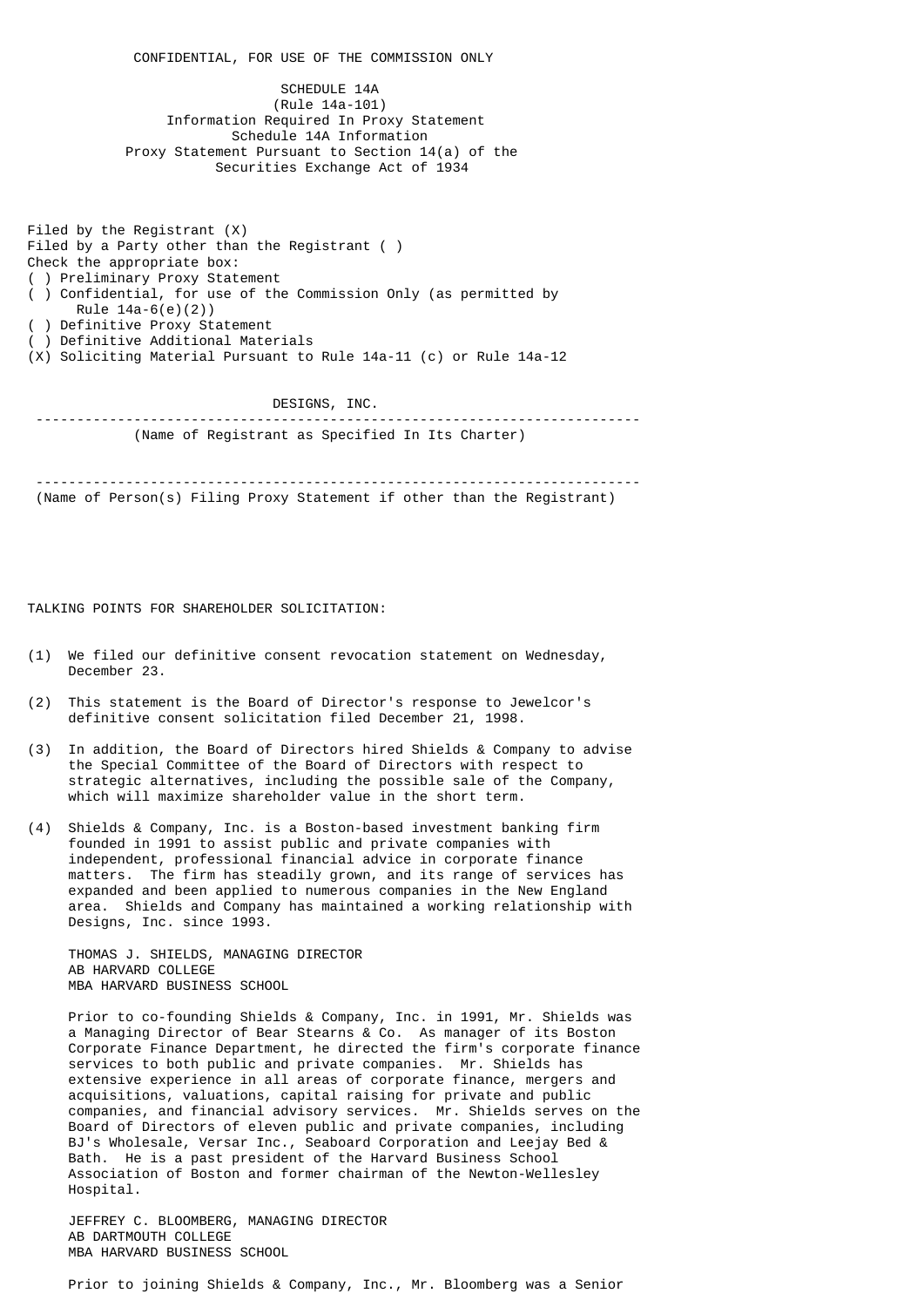Managing Director in the Corporate Finance Department of Bear Stearns & Co., specializing in (i) retailing and consumer goods companies, as co-head of the firm's merchandising group, and (ii) mergers and acquisitions. In addition, Mr. Bloomberg was vice chairman of the firm's valuation committee, which reviewed all fairness opinions issued by the firm.

- (5) I am calling to encourage you not to execute a consent for Jewelcor or to revoke any prior Jewelcor consents for the following reasons:
	- There is currently a process in place with excellent investment bankers to maximize shareholder value possibly through the sale of the business.
	- The process is being managed by an independent committee of the Board of Directors led by Jim Groninger. Jim is a former managing director of Paine Webber's Boston office, he took the Company public in 1986, and he has extensive insight into the Company's business strategy and relationship with Levi Strauss & Co.
	- Pete Thigpen is the former president of the Levi's(R) brand and has maintained excellent relationships with the people at Levi Strauss & Co.
	- Bernard Manuel is the CEO of Cygne Design and has significant experience in both the retail and manufacturing arenas. He has a broad base of contact both domestic and abroad.
- (6) Obviously, because our existing operating strategy is focused largely on the success of the Levi's(R) and Dockers(R) Outlets, the Trademark License Agreement with Levi Strauss & Co. is critical to the future viability of the Company. We believe that having Pete Thigpen on the Committee together with the experience the Company and senior management has had with Levi Strauss & Co. will be very useful to our investment bankers in this process. Levi Strauss & Co. has the right, if there is a transfer of control, to terminate the license agreement. We believe that it is unlikely that a sale of the Company can be completed without Levi Strauss & Co's support.
- (7) Jewelcor's proposal mirrors our existing strategy which consists of the following initiatives:
	- Focus predominantly on the Levi's(R) and Dockers(R) Outlets.
	- Closure of unprofitable stores where economically feasible taking into consideration the current performance of the stores and the contingent lease liabilities.
	- Consistent reduction of overhead levels to support a largely outlet-based operation. Essentially we have been "right-sizing" the business over the past two years to support our shift in strategy.
	- Abandoning the BTC private label strategy we did this in fiscal 1997.
- (8) Our primary focus at this time is to continue business in our stores as usual in order to maintain the value of the business for the stockholders any disruption of the management of the Company or interference with our store operations would have an adverse impact on the business.
- (9) We filed our 10Q with the Securities and Exchange Commission on December 15, 1998. This document gives a detailed accounting of the performance of our various business segments and should provide you with substantial insight into the progress we have made and continue to make in executing our business strategies.
- (10) In Conclusion, I would like to ask you to let the process unfold. The Board of Directors has established a very short time table for the Special Committee and the Company's financial advisors to explore the various strategic alternatives available to the Company. There are a number of candidates available who might be willing to purchase the Company, and we believe the existing team is best suited to accomplish this initiative.